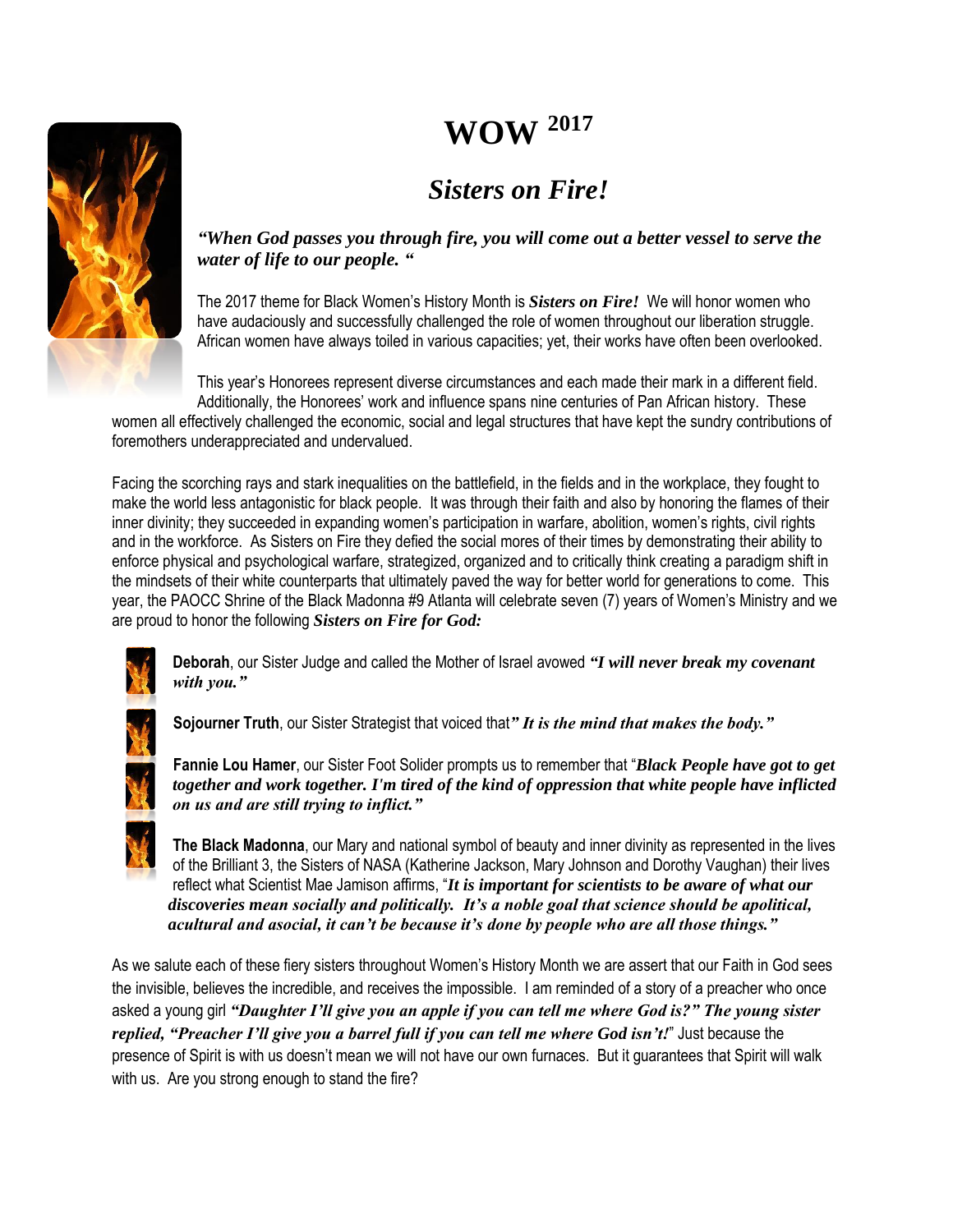# **Women of Worship Ministry<sup>2017</sup>**

*"Therefore, since we are receiving a kingdom that cannot be shaken, let us be thankful, and so worship God acceptably with reverence and awe, for our "God is a consuming fire."* **Hebrew 12:28-29**

As we explore what it means to be on fire for God. We will rediscover the power of the *Radical Transformation.* The definition of radical is "having a profound or far-reaching effect," and transformation is defined as a complete or major change in someone's or something's appearance or form. In the moment we trust the anointing *FIRE* (the presence and the power of the Holy Spirit) a *radical transformation* begins in us. This year as Women of Worship, let us endeavor to represent fire in the following:

F-in our *fellowship* with one another as ministers being flames of fire *(Hebrews 1:7)* 

I-in our *impartation*, let us our words be words blesses on another as burnt offerings

*(2 Chronicles 7:1)*

R-in our *release* as we let go of the strongholds that divides us *(Amos 1:10)*

E-in our ability to *empower* one another in service to God with a fiery *spirit (Jeremiah 20:09)*

## **National Calendar of Events Radical Transformation**

#### **January 2017**

**Women Of Worship Devotionals** (National and Regional) is an opportunity for sisters in

the PAOCC of all ages and stages to collectively minister and share the *radical changes* God has made in our lives as reflected in our work for God in the church and in the larger community.

- January ~ *WOW NIA*
- $\div$  February ~ Regional Devotionals to reflect the Season of Renewal
- March ~ WOW National Women History Month 2017 Honorees ~ *Elders*
- April ~Regional Devotionals to reflect the Season of Pentecost
- May~ *Young Adults*
- June ~ Regional Devotionals to reflect the Season of Recommitment
- July ~ *WOW Atlanta*
- $\triangleleft$  August ~ Regional Devotionals to reflect the Season of Confirmation
- September ~ *WOW Pearls*
- October ~ Regional Devotionals to reflect the Season of Celebration
- November & December ~ *WOW National Advisers* Season of Advent and Christmas

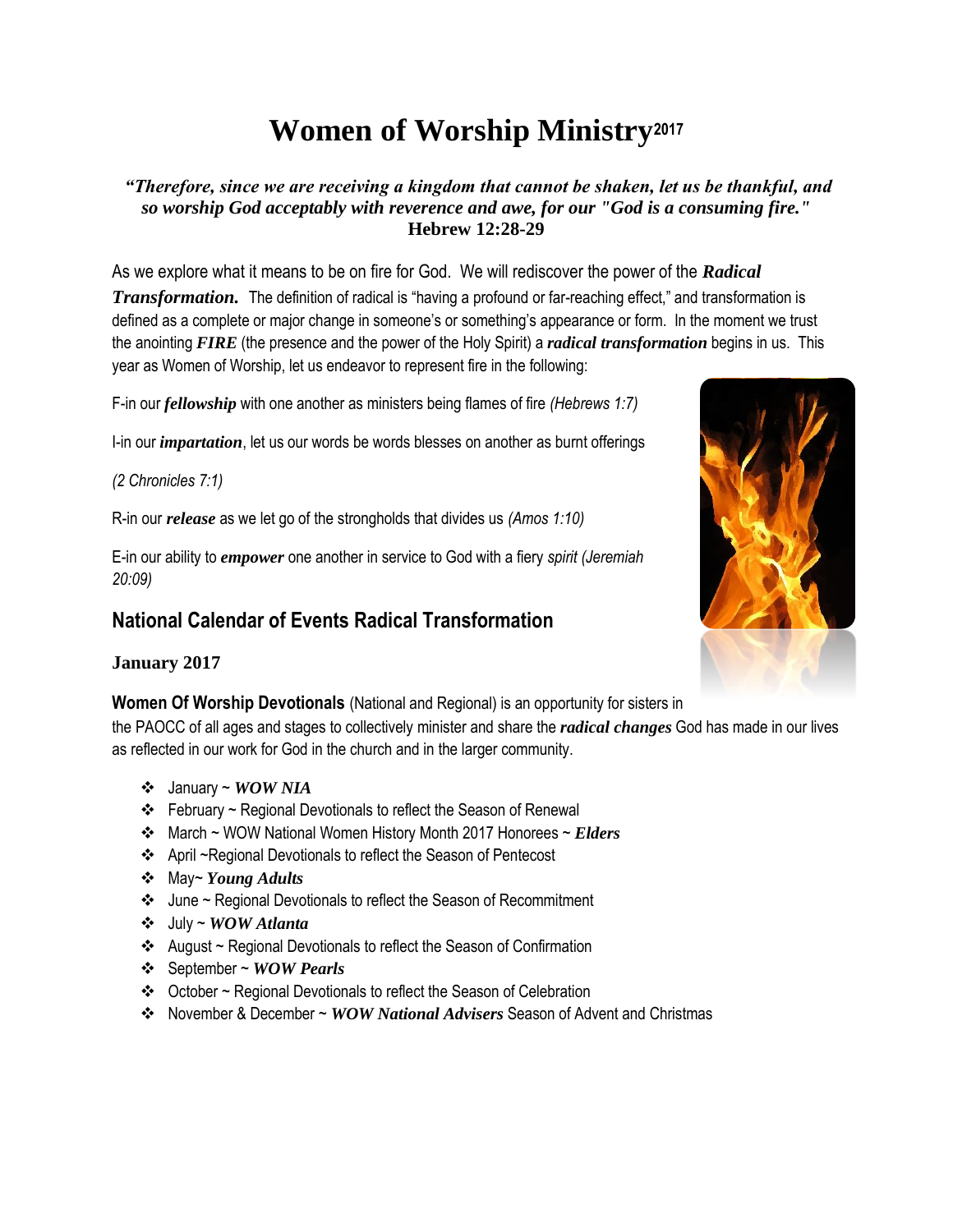### **Women of Worship Ministry Meetings and Workshops** (*Monthly or Quarterly as regional schedules dictates*)

*Suggested Sharing:* What radical changes has the Holy Spirit made in your life? Write a prayer of thanksgiving to God for the work spirit has done in your life, and share this with your group.

#### **March 2017**

#### **Women History Month Celebration**

*Radical transformation* is evident in what God did in the lives of our 2017 honorees when spirit sparked the flames within them. Not only did their lives changed but also that of the entire world.

- *Deborah, the Judge*
- *Sojourner Truth, Strategist*
- *Fannie Lou Hamer, Activist*
- *The Black Madonna, Mother Superior*

#### **National Write Up: All write ups are due by March 3, 2017 (email to** *Sister Abeo and Fd. Karimah***)**

- *Deborah, WOW Pearls*
- *Sojourner Truth, WOW NIA*
- *Fannie Lou Hamer, WOW Atlanta*
- *The Black Madonna, WOW Beulah Land*

#### **April 2017- December 2017**

#### **50th Anniversary of the unveiling of the Black Madonna a National Celebration**

 WOW Ministry is to purchase an ad for the Souvenir Booklet (*it can be 1 national and or 4 regional ad)*

#### **Women of Worship Ministry National Fundraiser for Cultural Centers (Regional) 2017**

*To be determined by each regional ministry* 

#### **Women of Worship Ministry National Outreach 2017**



*Hands on Liberia* Mission work is at the center of our purpose. Each region will support our churches in Liberia through quarterly donations of school supplies.

- $\cdot$  Spring~ after the 50<sup>th</sup> Anniversary of the unveiling of the Black Madonna Celebration (or next year)
- Summer ~ July- August 2017
- $\div$  Fall ~ October November 2017